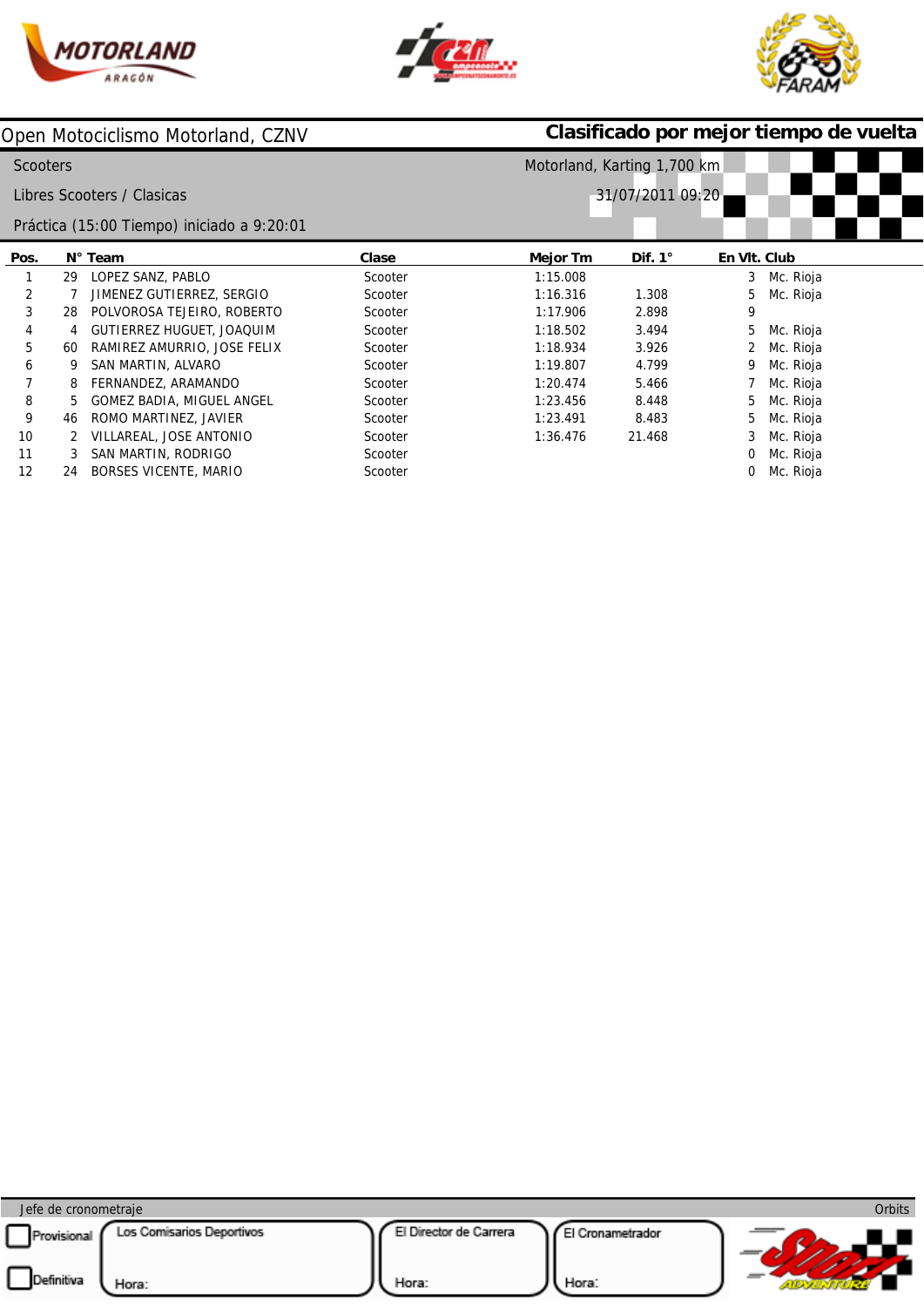

Ī





|                 |    | Open Motociclismo Motorland, CZNV                |         | Clasificado por mejor tiempo de vuelta |                  |              |           |  |  |
|-----------------|----|--------------------------------------------------|---------|----------------------------------------|------------------|--------------|-----------|--|--|
| <b>Scooters</b> |    |                                                  |         | Motorland, Karting 1,700 km            |                  |              |           |  |  |
|                 |    | Entrenos oficiales                               |         |                                        | 31/07/2011 11:20 |              |           |  |  |
|                 |    | Clasificación (15:00 Tiempo) iniciado a 11:20:00 |         |                                        |                  |              |           |  |  |
| Pos.            |    | $N^{\circ}$ Team                                 | Clase   | Mejor Tm                               | Dif. $1^\circ$   | En VIt. Club |           |  |  |
|                 | 29 | LOPEZ SANZ, PABLO                                | Scooter | 1:13.304                               |                  | 8            | Mc. Rioja |  |  |
| 2               | 4  | GUTIERREZ HUGUET, JOAQUIM                        | Scooter | 1:13.345                               | 0.041            | 6            | Mc. Rioja |  |  |
| 3               |    | JIMENEZ GUTIERREZ, SERGIO                        | Scooter | 1:14.222                               | 0.918            | 5            | Mc. Rioja |  |  |
| 4               | 60 | RAMIREZ AMURRIO, JOSE FELIX                      | Scooter | 1:14.247                               | 0.943            | 6            | Mc. Rioja |  |  |
| 5               | 28 | POLVOROSA TEJEIRO, ROBERTO                       | Scooter | 1:16.598                               | 3.294            | 10           |           |  |  |
| 6               |    | SAN MARTIN, ALVARO                               | Scooter | 1:17.872                               | 4.568            | 10           | Mc. Rioja |  |  |
|                 |    | SAN MARTIN, RODRIGO                              | Scooter | 1:18.293                               | 4.989            | 8            | Mc. Rioja |  |  |
| 8               |    | FERNANDEZ, ARAMANDO                              | Scooter | 1:19.166                               | 5.862            | 6            | Mc. Rioja |  |  |
| 9               | 5. | GOMEZ BADIA, MIGUEL ANGEL                        | Scooter | 1:19.901                               | 6.597            | 10           | Mc. Rioja |  |  |
| 10              | 46 | ROMO MARTINEZ, JAVIER                            | Scooter | 1:20.259                               | 6.955            | 4            | Mc. Rioja |  |  |
| 11              | 24 | <b>BORSES VICENTE, MARIO</b>                     | Scooter | 1:24.407                               | 11.103           | 8            | Mc. Rioja |  |  |
| 12              | 2  | VILLAREAL, JOSE ANTONIO                          | Scooter | 1:30.939                               | 17.635           | 6            | Mc. Rioja |  |  |

| Jefe de cronometraje      |                                    |                                 |                           | <b>Orbits</b> |
|---------------------------|------------------------------------|---------------------------------|---------------------------|---------------|
| Provisional<br>Definitiva | Los Comisarios Deportivos<br>Hora: | El Director de Carrera<br>Hora: | El Cronametrador<br>Hora: |               |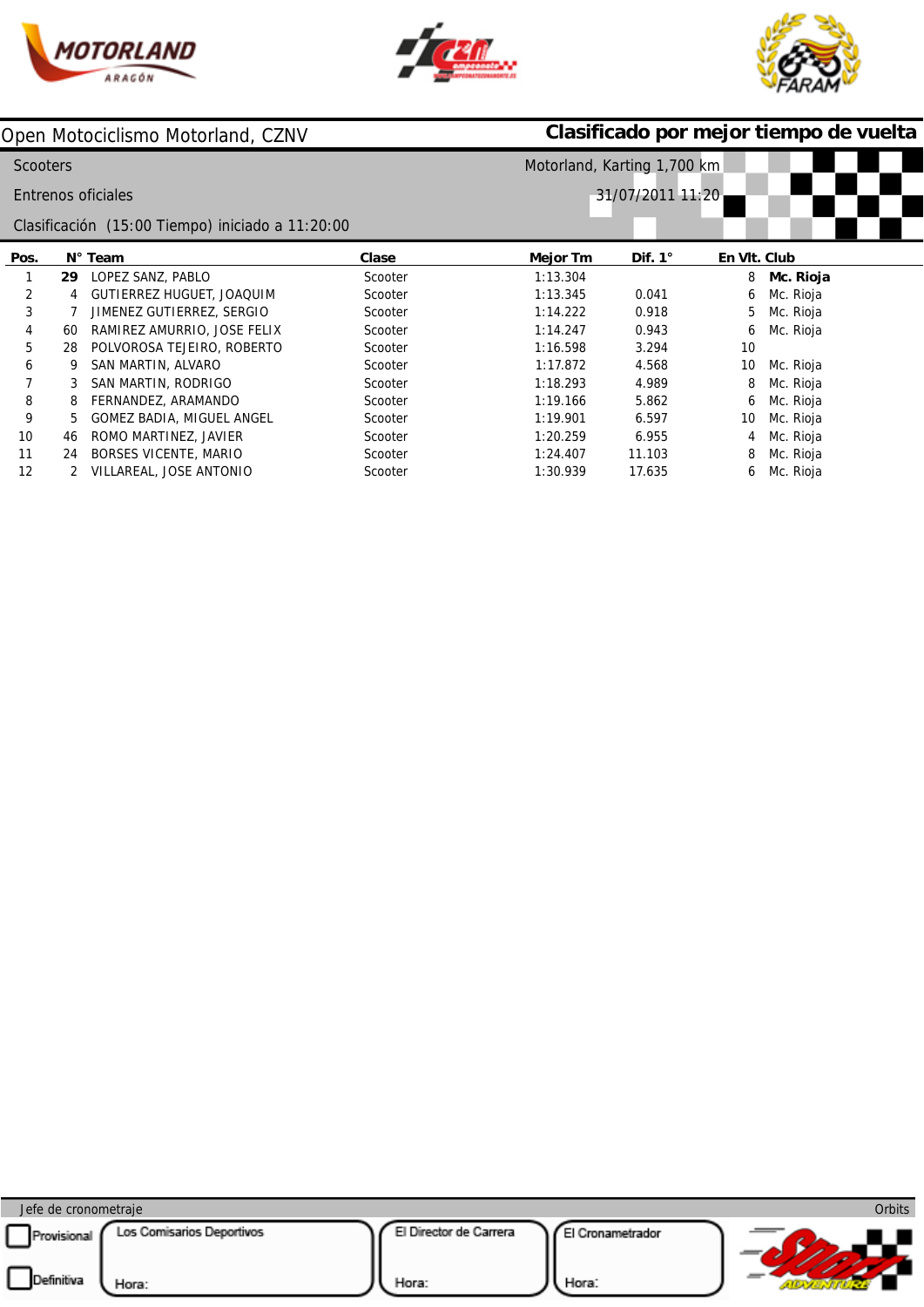





| Scooters                                |                                  |             |                                                  |                         |                               |                      | Motorland, Karting 1,700 km  |                  |     |        |      |             |
|-----------------------------------------|----------------------------------|-------------|--------------------------------------------------|-------------------------|-------------------------------|----------------------|------------------------------|------------------|-----|--------|------|-------------|
|                                         | Entrenos oficiales               |             |                                                  |                         |                               |                      |                              | 31/07/2011 11:20 |     |        |      |             |
|                                         |                                  |             | Clasificación (15:00 Tiempo) iniciado a 11:20:00 |                         |                               |                      |                              |                  |     |        |      |             |
| Lap                                     | Lap Tm                           | Diff        | <b>Time of Day</b>                               | Lap                     | Lap Tm                        | Diff                 | <b>Time of Day</b>           |                  | Lap | Lap Tm | Diff | Time of Day |
|                                         | (29) LOPEZ SANZ, PABLO           |             |                                                  |                         | (3) SAN MARTIN, RODRIGO       |                      |                              |                  |     |        |      |             |
|                                         |                                  |             | 11:23:34.052                                     | 1                       |                               |                      | 11:25:43.934                 |                  |     |        |      |             |
| $\mathbf 2$                             | 1:14.387                         | $+1.083$    | 11:24:48.439                                     | $\overline{c}$          | 1:24.711                      | $+6.418$             | 11:27:08.645                 |                  |     |        |      |             |
| 3                                       | 1:13.560                         | $+0.256$    | 11:26:01.999                                     | 3                       | 1:20.274                      | $+1.981$             | 11:28:28.919                 |                  |     |        |      |             |
| 4                                       | 1:13.853                         | $+0.549$    | 11:27:15.852                                     | 4                       | 1:20.007                      | $+1.714$             | 11:29:48.926                 |                  |     |        |      |             |
| 5                                       | 4:14.982                         | $+3:01.678$ | 11:31:30.834                                     | 5<br>6                  | 1:19.181                      | $+0.888$             | 11:31:08.107                 |                  |     |        |      |             |
| 6                                       | 1:33.544                         | $+20.240$   | 11:33:04.378                                     | $\overline{7}$          | 1:26.310<br>1:19.054          | $+8.017$<br>$+0.761$ | 11:32:34.417<br>11:33:53.471 |                  |     |        |      |             |
| $\boldsymbol{7}$                        | 1:14.423                         | $+1.119$    | 11:34:18.801                                     | 8                       | 1:18.293                      |                      | 11:35:11.764                 |                  |     |        |      |             |
| 8                                       | 1:13.304                         |             | 11:35:32.105                                     |                         |                               |                      |                              |                  |     |        |      |             |
|                                         | (4) GUTIERREZ HUGUET, JOAQUIM    |             |                                                  | 1                       | (8) FERNANDEZ, ARAMANDO       |                      | 11:24:28.899                 |                  |     |        |      |             |
| 1<br>$\sqrt{2}$                         | 1:15.171                         | $+1.826$    | 11:23:05.027<br>11:24:20.198                     | $\mathbf 2$             | 1:20.184                      | $+1.018$             | 11:25:49.083                 |                  |     |        |      |             |
| 3                                       | 1:14.526                         | $+1.181$    | 11:25:34.724                                     | 3                       | 1:20.066                      | $+0.900$             | 11:27:09.149                 |                  |     |        |      |             |
| 4                                       | 1:14.030                         | $+0.685$    | 11:26:48.754                                     | 4                       | 1:19.966                      | $+0.800$             | 11:28:29.115                 |                  |     |        |      |             |
| 5                                       | 1:14.938                         | $+1.593$    | 11:28:03.692                                     | 5                       | 1:20.261                      | $+1.095$             | 11:29:49.376                 |                  |     |        |      |             |
| 6                                       | 1:13.345                         |             | 11:29:17.037                                     | 6                       | 1:19.166                      |                      | 11:31:08.542                 |                  |     |        |      |             |
| $\boldsymbol{7}$                        | 3:46.803                         | $+2:33.458$ | 11:33:03.840                                     | $\overline{7}$          | 1:28.006                      | $+8.840$             | 11:32:36.548                 |                  |     |        |      |             |
| 8                                       | 1:17.222                         | $+3.877$    | 11:34:21.062                                     | 8                       | 1:19.970                      | $+0.804$             | 11:33:56.518                 |                  |     |        |      |             |
|                                         |                                  |             |                                                  | 9                       | 1:20.128                      | $+0.962$             | 11:35:16.646                 |                  |     |        |      |             |
| $\mathbf{1}$                            | (7) JIMENEZ GUTIERREZ, SERGIO    |             | 11:22:29.390                                     |                         | (5) GOMEZ BADIA, MIGUEL ANGEL |                      |                              |                  |     |        |      |             |
| $\mathbf 2$                             | 1:15.383                         | $+1.161$    | 11:23:44.773                                     | 1                       |                               |                      | 11:23:59.483                 |                  |     |        |      |             |
| 3                                       | 1:15.888                         | $+1.666$    | 11:25:00.661                                     | $\overline{\mathbf{c}}$ | 1:21.930                      | $+2.029$             | 11:25:21.413                 |                  |     |        |      |             |
| 4                                       | 1:14.701                         | $+0.479$    | 11:26:15.362                                     | 3                       | 1:20.556                      | $+0.655$             | 11:26:41.969                 |                  |     |        |      |             |
| 5                                       | 1:14.222                         |             | 11:27:29.584                                     | 4                       | 1:20.670                      | $+0.769$             | 11:28:02.639                 |                  |     |        |      |             |
| 6                                       | 1:14.381                         | $+0.159$    | 11:28:43.965                                     | 5                       | 1:21.943                      | $+2.042$             | 11:29:24.582                 |                  |     |        |      |             |
| $\boldsymbol{7}$                        | 1:14.771                         | $+0.549$    | 11:29:58.736                                     | 6                       | 1:20.482                      | $+0.581$             | 11:30:45.064                 |                  |     |        |      |             |
| 8                                       | 1:14.968                         | $+0.746$    | 11:31:13.704                                     | $\overline{7}$          | 1:20.317                      | $+0.416$             | 11:32:05.381                 |                  |     |        |      |             |
|                                         |                                  |             |                                                  | 8                       | 1:20.087                      | $+0.186$             | 11:33:25.468                 |                  |     |        |      |             |
|                                         | (60) RAMIREZ AMURRIO, JOSE FELIX |             |                                                  | 9                       | 1:19.905                      | $+0.004$             | 11:34:45.373                 |                  |     |        |      |             |
| -1                                      |                                  |             | 11:22:29.615                                     | 10                      | 1:19.901                      |                      | 11:36:05.274                 |                  |     |        |      |             |
| $\overline{\mathbf{c}}$                 | 1:15.296                         | $+1.049$    | 11:23:44.911                                     |                         |                               |                      |                              |                  |     |        |      |             |
| 3                                       | 1:15.435                         | $+1.188$    | 11:25:00.346                                     |                         | (46) ROMO MARTINEZ, JAVIER    |                      |                              |                  |     |        |      |             |
| 4                                       | 1:15.330                         | $+1.083$    | 11:26:15.676                                     | -1                      |                               |                      | 11:24:27.620                 |                  |     |        |      |             |
| 5                                       | 1:14.443                         | $+0.196$    | 11:27:30.119                                     | $\mathbf 2$             | 1:22.052<br>1:20.466          | $+1.793$             | 11:25:49.672                 |                  |     |        |      |             |
| 6                                       | 1:14.247                         |             | 11:28:44.366                                     | 3<br>4                  |                               | $+0.207$             | 11:27:10.138                 |                  |     |        |      |             |
| $\overline{7}$                          | 1:14.896                         | $+0.649$    | 11:29:59.262                                     | 5                       | 1:20.259                      | $+0.348$             | 11:28:30.397                 |                  |     |        |      |             |
| 8                                       | 1:14.593                         | $+0.346$    | 11:31:13.855                                     | 6                       | 1:20.607<br>1:21.191          | $+0.932$             | 11:29:51.004<br>11:31:12.195 |                  |     |        |      |             |
|                                         |                                  |             |                                                  | $\overline{7}$          | 1:21.015                      | $+0.756$             | 11:32:33.210                 |                  |     |        |      |             |
|                                         | (28) POLVOROSA TEJEIRO, ROBERTO  |             |                                                  | 8                       | 1:20.724                      | $+0.465$             | 11:33:53.934                 |                  |     |        |      |             |
| $\mathbf{1}$<br>$\overline{\mathbf{c}}$ | 1:18.587                         | $+1.989$    | 11:21:49.600<br>11:23:08.187                     | 9                       | 1:20.622                      | $+0.363$             | 11:35:14.556                 |                  |     |        |      |             |
| 3                                       | 1:18.143                         | $+1.545$    | 11:24:26.330                                     |                         |                               |                      |                              |                  |     |        |      |             |
| 4                                       | 1:19.719                         | $+3.121$    | 11:25:46.049                                     |                         | (24) BORSES VICENTE, MARIO    |                      |                              |                  |     |        |      |             |
| 5                                       | 1:19.847                         | $+3.249$    | 11:27:05.896                                     | 1                       |                               |                      | 11:25:02.906                 |                  |     |        |      |             |
| 6                                       | 1:18.259                         | $+1.661$    | 11:28:24.155                                     | $\mathbf 2$             | 1:33.558                      | $+9.151$             | 11:26:36.464                 |                  |     |        |      |             |
| $\overline{7}$                          | 1:18.012                         | $+1.414$    | 11:29:42.167                                     | 3                       | 1:30.736                      | $+6.329$             | 11:28:07.200                 |                  |     |        |      |             |
| 8                                       | 1:17.303                         | $+0.705$    | 11:30:59.470                                     | 4                       | 1:28.449                      | $+4.042$             | 11:29:35.649                 |                  |     |        |      |             |
| 9                                       | 1:17.561                         | $+0.963$    | 11:32:17.031                                     | 5                       | 1:26.789                      | $+2.382$             | 11:31:02.438                 |                  |     |        |      |             |
| 10                                      | 1:16.598                         |             | 11:33:33.629                                     | 6                       | 1:25.692                      | $+1.285$             | 11:32:28.130                 |                  |     |        |      |             |
| 11                                      | 1:16.803                         | $+0.205$    | 11:34:50.432                                     | $\boldsymbol{7}$        | 1:25.668                      | $+1.261$             | 11:33:53.798                 |                  |     |        |      |             |
|                                         |                                  |             |                                                  | 8                       | 1:24.407                      |                      | 11:35:18.205                 |                  |     |        |      |             |
| $\mathbf{1}$                            | (9) SAN MARTIN, ALVARO           |             | 11:22:31.047                                     |                         | (2) VILLAREAL, JOSE ANTONIO   |                      |                              |                  |     |        |      |             |
| $\overline{2}$                          | 1:19.190                         | $+1.318$    | 11:23:50.237                                     | 1                       |                               |                      | 11:25:04.035                 |                  |     |        |      |             |
| 3                                       | 1:18.974                         | $+1.102$    | 11:25:09.211                                     | $\overline{c}$          | 1:35.344                      | $+4.405$             | 11:26:39.379                 |                  |     |        |      |             |
| 4                                       | 1:19.417                         | $+1.545$    | 11:26:28.628                                     | 3                       | 1:33.026                      | $+2.087$             | 11:28:12.405                 |                  |     |        |      |             |
| 5                                       | 1:18.193                         | $+0.321$    | 11:27:46.821                                     | 4                       | 1:31.492                      | $+0.553$             | 11:29:43.897                 |                  |     |        |      |             |
| 6                                       | 1:31.920                         | $+14.048$   | 11:29:18.741                                     | 5                       | 1:33.332                      | $+2.393$             | 11:31:17.229                 |                  |     |        |      |             |
| $\boldsymbol{7}$                        | 1:32.453                         | $+14.581$   | 11:30:51.194                                     | 6                       | 1:30.939                      |                      | 11:32:48.168                 |                  |     |        |      |             |
| 8                                       | 1:26.482                         | $+8.610$    | 11:32:17.676                                     | $\boldsymbol{7}$        | 1:31.867                      | $+0.928$             | 11:34:20.035                 |                  |     |        |      |             |
| 9                                       | 1:19.442                         | $+1.570$    | 11:33:37.118                                     | 8                       | 1:32.854                      | $+1.915$             | 11:35:52.889                 |                  |     |        |      |             |
| 10                                      | 1:17.872                         |             | 11:34:54.990                                     |                         |                               |                      |                              |                  |     |        |      |             |
| 11                                      | 1:19.574                         | $+1.702$    | 11:36:14.564                                     |                         |                               |                      |                              |                  |     |        |      |             |

 $\Box$ Definitiva  $\bigcup_{\text{Hora}:}$ Jefe de cronometraje Provisional Los Comisarios Deportivos

El Director de Carrera

Hora:

El Cronametrador

Hora:

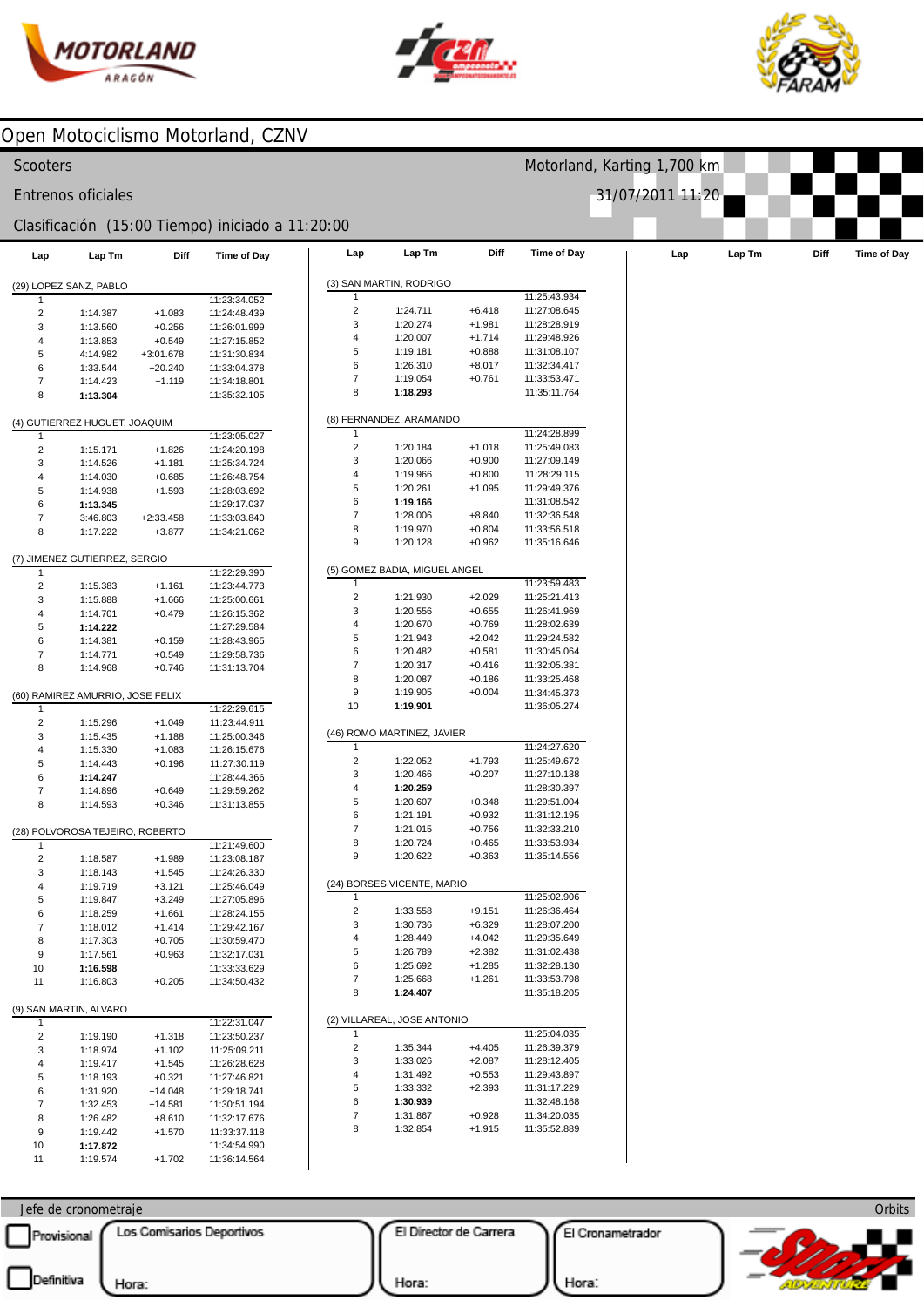





| Open Motociclismo Motorland, CZNV |                             |  |  |  |  |  |  |  |  |
|-----------------------------------|-----------------------------|--|--|--|--|--|--|--|--|
| <b>Scooters</b>                   | Motorland, Karting 1,700 km |  |  |  |  |  |  |  |  |
| Primera Manga                     | 31/07/2011 13:35            |  |  |  |  |  |  |  |  |
| Carrera (10:00 y 2 Vueltas)       |                             |  |  |  |  |  |  |  |  |



Ö۳ **Orbits** Jefe de cronometraje Provisional Los Comisarios Deportivos El Director de Carrera El Cronametrador  $22.11$ Hora: Hora: **AIOVERSTURE**  $\overline{\phantom{a}}$   $\overline{\phantom{a}}$   $\overline{\phantom{a}}$   $\overline{\phantom{a}}$   $\overline{\phantom{a}}$   $\overline{\phantom{a}}$   $\overline{\phantom{a}}$   $\overline{\phantom{a}}$   $\overline{\phantom{a}}$   $\overline{\phantom{a}}$   $\overline{\phantom{a}}$   $\overline{\phantom{a}}$   $\overline{\phantom{a}}$   $\overline{\phantom{a}}$   $\overline{\phantom{a}}$   $\overline{\phantom{a}}$   $\overline{\phantom{a}}$   $\overline{\phantom{a}}$   $\overline{\$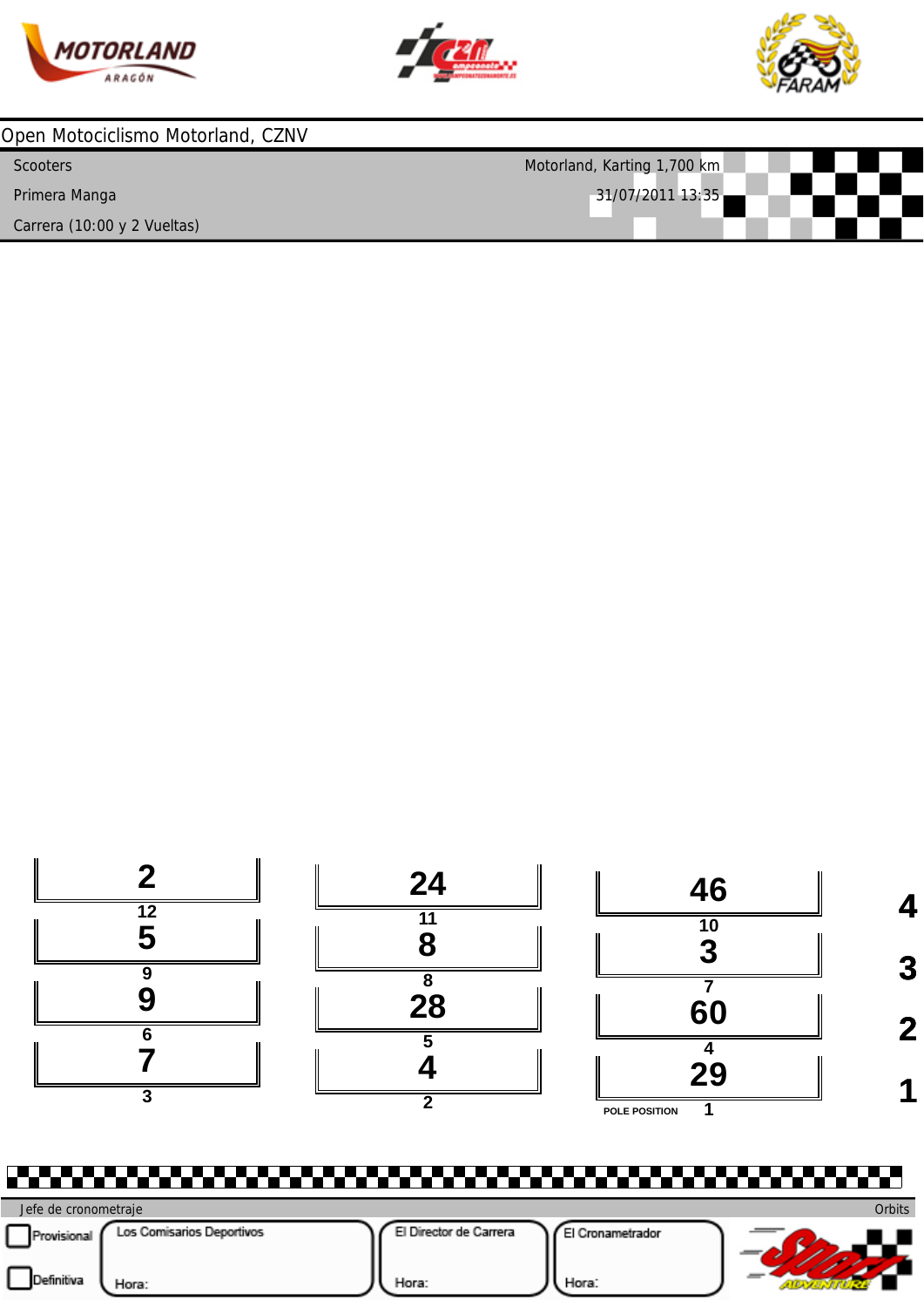





# **Clasificado por vueltas**

| <b>Scooters</b> |    |                                                 |       | Motorland, Karting 1,700 km |                  |          |                |           |  |  |
|-----------------|----|-------------------------------------------------|-------|-----------------------------|------------------|----------|----------------|-----------|--|--|
|                 |    | Primera Manga                                   |       |                             | 31/07/2011 13:35 |          |                |           |  |  |
|                 |    | Carrera (10:00 y 2 Vueltas) iniciado a 13:44:28 |       |                             |                  |          |                |           |  |  |
| Pos.            |    | N° Nombre                                       | VIts. | Dif. $1^\circ$              | Total T°         | Mejor Tm | En VIt. Club   |           |  |  |
|                 | 4  | GUTIERREZ HUGUET, JOAQUIM                       | 11    |                             | 13:38.310        | 1:13.453 | $\overline{2}$ | Mc. Rioja |  |  |
| 2               |    | JIMENEZ GUTIERREZ, SERGIO                       | 11    | 3.082                       | 13:41.392        | 1:13.714 |                | Mc. Rioja |  |  |
| 3               | 60 | RAMIREZ AMURRIO, JOSE FELIX                     | 11    | 9.232                       | 13:47.542        | 1:13.764 |                | Mc. Rioja |  |  |
|                 | 9  | SAN MARTIN, ALVARO                              | 11    | 42.396                      | 14:20.706        | 1:16.930 |                | Mc. Rioja |  |  |
|                 | 8  | FERNANDEZ, ARAMANDO                             | 11    | 1:07.160                    | 14:45.470        | 1:19.156 |                | Mc. Rioja |  |  |
| 6               | 3  | SAN MARTIN, RODRIGO                             | 11    | 1:24.382                    | 15:02.692        | 1:16.879 |                | Mc. Rioja |  |  |
|                 | 24 | BORSES VICENTE, MARIO                           | 10    | 1 Vuelta                    | 13:57.130        | 1:22.138 | 6              | Mc. Rioja |  |  |
| 8               |    | GOMEZ BADIA, MIGUEL ANGEL                       | 10    | 1 Vuelta                    | 14:01.652        | 1:22.138 | 10             | Mc. Rioja |  |  |
| 9               | 28 | POLVOROSA TEJEIRO, ROBERTO                      | 10    | 1 Vuelta                    | 14:19.396        | 1:15.771 | 8              |           |  |  |
| No clasificado  |    |                                                 |       |                             |                  |          |                |           |  |  |
| NT              | 29 | LOPEZ SANZ, PABLO                               |       | NT                          | 2:33.317         | 1:15.293 |                | Mc. Rioja |  |  |
| NT              | 46 | ROMO MARTINEZ, JAVIER                           |       | NT                          | 1:25.303         |          |                | Mc. Rioja |  |  |
| NT              | 2  | VILLAREAL, JOSE ANTONIO                         |       | <b>NT</b>                   |                  |          | 0              | Mc. Rioja |  |  |

Notificaciones # 3, JUMP START (20")

| <b>Margin of Victory</b> | Avg. Speed                | Best Lap Tm            | <b>Best Spd</b>  | Best Lap by                 |
|--------------------------|---------------------------|------------------------|------------------|-----------------------------|
| 3.082                    | 82,267                    | 1:13.453               | 83,319           | 4 - GUTIERREZ HUGUET, JOAQU |
| Jefe de cronometraje     |                           |                        |                  | Orbits                      |
| Provisional              | Los Comisarios Deportivos | El Director de Carrera | El Cronametrador |                             |
|                          |                           |                        |                  |                             |
| Definitiva<br>Hora:      |                           | Hora:                  | Hora:            |                             |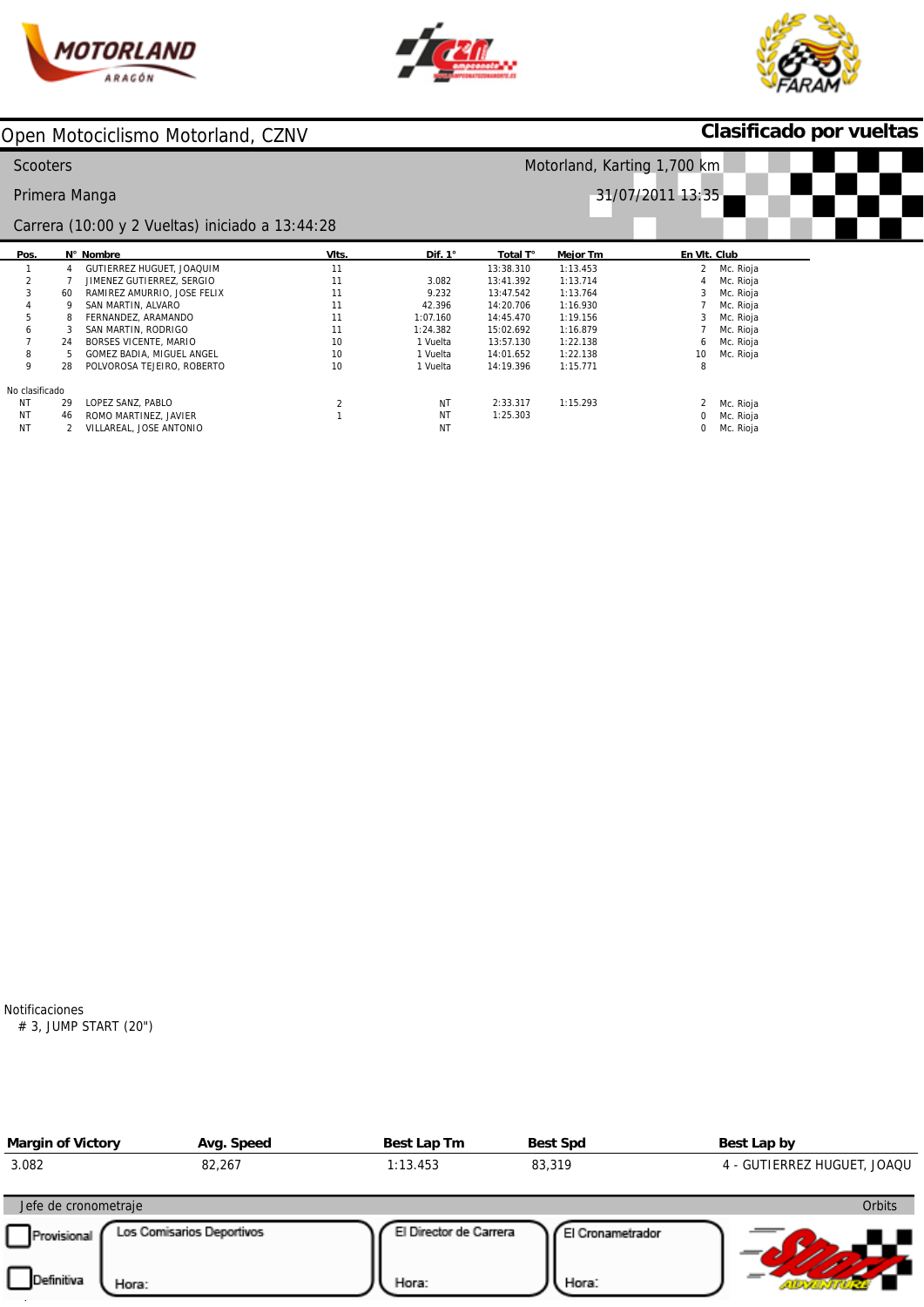



Motorland, Karting 1,700 km

31/07/2011 13:35



#### Open Motociclismo Motorland, CZNV

#### **Scooters**

Primera Manga

#### Carrera (10:00 y 2 Vueltas) iniciado a 13:44:28

| Lap                          | Lap Tm                           | Diff                 | <b>Time of Day</b>           | Lap                            | Lap Tm                          | Diff                 | <b>Time of Day</b>           | Lap | Lap Tm |
|------------------------------|----------------------------------|----------------------|------------------------------|--------------------------------|---------------------------------|----------------------|------------------------------|-----|--------|
|                              |                                  |                      |                              |                                | (8) FERNANDEZ, ARAMANDO         |                      |                              |     |        |
|                              | (4) GUTIERREZ HUGUET, JOAQUIM    |                      |                              |                                |                                 |                      | 13:45:52.912                 |     |        |
| $\mathbf{1}$                 |                                  |                      | 13:45:44.496                 | $\overline{c}$                 | 1:19.209                        | $+0.053$             | 13:47:12.121                 |     |        |
| $\overline{2}$               | 1:13.453                         |                      | 13:46:57.949                 | 3                              | 1:19.156                        |                      | 13:48:31.277                 |     |        |
| 3                            | 1:13.705                         | $+0.252$             | 13:48:11.654                 | $\overline{4}$                 | 1:19.383                        | $+0.227$             | 13:49:50.660                 |     |        |
| 4                            | 1:13.683                         | $+0.230$             | 13:49:25.337                 | 5                              | 1:19.700                        | $+0.544$             | 13:51:10.360                 |     |        |
| 5                            | 1:13.806                         | $+0.353$             | 13:50:39.143                 | 6                              | 1:20.560                        | $+1.404$             | 13:52:30.920                 |     |        |
| 6                            | 1:14.070                         | $+0.617$             | 13:51:53.213                 | $\overline{7}$                 | 1:20.860                        | $+1.704$             | 13:53:51.780                 |     |        |
| $\boldsymbol{7}$             | 1:14.297                         | $+0.844$             | 13:53:07.510                 | 8                              | 1:20.739                        | $+1.583$             | 13:55:12.519                 |     |        |
| 8                            | 1:14.762                         | $+1.309$             | 13:54:22.272                 | 9                              | 1:20.504                        | $+1.348$             | 13:56:33.023                 |     |        |
| 9                            | 1:14.566                         | $+1.113$             | 13:55:36.838                 | 10                             | 1:20.173                        | $+1.017$             | 13:57:53.196                 |     |        |
| 10                           | 1:14.396                         | $+0.943$             | 13:56:51.234                 | 11                             | 1:20.407                        | $+1.251$             | 13:59:13.603                 |     |        |
| 11                           | 1:15.209                         | $+1.756$             | 13:58:06.443                 |                                |                                 |                      |                              |     |        |
|                              |                                  |                      |                              |                                | (24) BORSES VICENTE, MARIO      |                      |                              |     |        |
|                              | (7) JIMENEZ GUTIERREZ, SERGIO    |                      |                              | $\mathbf{1}$<br>$\overline{2}$ | 1:25.078                        | $+2.940$             | 13:45:58.366<br>13:47:23.444 |     |        |
| $\mathbf{1}$                 |                                  |                      | 13:45:45.711                 | 3                              | 1:23.750                        | $+1.612$             | 13:48:47.194                 |     |        |
| $\overline{c}$               | 1:13.775                         | $+0.061$             | 13:46:59.486                 | $\overline{4}$                 | 1:22.483                        | $+0.345$             | 13:50:09.677                 |     |        |
| 3                            | 1:14.462                         | $+0.748$             | 13:48:13.948                 | 5                              | 1:23.726                        | $+1.588$             | 13:51:33.403                 |     |        |
| 4                            | 1:13.714                         |                      | 13:49:27.662                 | 6                              | 1:22.138                        |                      | 13:52:55.541                 |     |        |
| 5<br>6                       | 1:13.833<br>1:14.968             | $+0.119$<br>$+1.254$ | 13:50:41.495                 | $\overline{7}$                 | 1:22.160                        | $+0.022$             | 13:54:17.701                 |     |        |
| $\overline{7}$               | 1:14.760                         | $+1.046$             | 13:51:56.463                 | 8                              | 1:22.617                        | $+0.479$             | 13:55:40.318                 |     |        |
| 8                            | 1:14.575                         | $+0.861$             | 13:53:11.223<br>13:54:25.798 | $\boldsymbol{9}$               | 1:22.737                        | $+0.599$             | 13:57:03.055                 |     |        |
| 9                            | 1:14.372                         | $+0.658$             | 13:55:40.170                 | 10                             | 1:22.208                        | $+0.070$             | 13:58:25.263                 |     |        |
| 10                           | 1:14.488                         | $+0.774$             | 13:56:54.658                 |                                |                                 |                      |                              |     |        |
| 11                           | 1:14.867                         | $+1.153$             | 13:58:09.525                 |                                | (5) GOMEZ BADIA, MIGUEL ANGEL   |                      |                              |     |        |
|                              |                                  |                      |                              | 1                              |                                 |                      | 13:45:57.506                 |     |        |
|                              | (60) RAMIREZ AMURRIO, JOSE FELIX |                      |                              | $\overline{2}$                 | 1:23.234                        | $+1.096$             | 13:47:20.740                 |     |        |
| $\mathbf{1}$                 |                                  |                      | 13:45:46.575                 | 3                              | 1:23.477                        | $+1.339$             | 13:48:44.217                 |     |        |
| $\overline{\mathbf{c}}$      | 1:13.865                         | $+0.101$             | 13:47:00.440                 | 4                              | 1:23.591                        | $+1.453$             | 13:50:07.808                 |     |        |
| 3                            | 1:13.764                         |                      | 13:48:14.204                 | 5                              | 1:23.174                        | $+1.036$             | 13:51:30.982                 |     |        |
| 4                            | 1:14.668                         | $+0.904$             | 13:49:28.872                 | 6                              | 1:23.324                        | $+1.186$             | 13:52:54.306                 |     |        |
| 5                            | 1:15.028                         | $+1.264$             | 13:50:43.900                 | $\overline{7}$                 | 1:24.105                        | $+1.967$             | 13:54:18.411                 |     |        |
| 6                            | 1:15.023                         | $+1.259$             | 13:51:58.923                 | 8                              | 1:26.088                        | $+3.950$             | 13:55:44.499                 |     |        |
| $\overline{7}$               | 1:15.190                         | $+1.426$             | 13:53:14.113                 | 9                              | 1:23.148                        | $+1.010$             | 13:57:07.647                 |     |        |
| 8                            | 1:15.551                         | $+1.787$             | 13:54:29.664                 | 10                             | 1:22.138                        |                      | 13:58:29.785                 |     |        |
| 9                            | 1:14.909                         | $+1.145$             | 13:55:44.573                 |                                |                                 |                      |                              |     |        |
| 10                           | 1:15.210                         | $+1.446$             | 13:56:59.783                 |                                | (28) POLVOROSA TEJEIRO, ROBERTO |                      |                              |     |        |
| 11                           | 1:15.892                         | $+2.128$             | 13:58:15.675                 | $\mathbf{1}$                   |                                 |                      | 13:45:48.873                 |     |        |
|                              |                                  |                      |                              | $\overline{2}$<br>3            | 1:17.074<br>1:17.697            | $+1.303$<br>$+1.926$ | 13:47:05.947<br>13:48:23.644 |     |        |
|                              | (9) SAN MARTIN, ALVARO           |                      |                              | $\overline{4}$                 | 2:46.601                        | $+1:30.830$          | 13:51:10.245                 |     |        |
| 1                            |                                  |                      | 13:45:50.021                 | 5                              | 1:16.352                        | $+0.581$             | 13:52:26.597                 |     |        |
| $\overline{\mathbf{c}}$<br>3 | 1:18.036<br>1:18.309             | $+1.106$             | 13:47:08.057<br>13:48:26.366 | 6                              | 1:16.047                        | $+0.276$             | 13:53:42.644                 |     |        |
| 4                            | 1:19.074                         | $+1.379$<br>$+2.144$ | 13:49:45.440                 | $\overline{7}$                 | 1:16.240                        | $+0.469$             | 13:54:58.884                 |     |        |
| 5                            | 1:18.838                         | $+1.908$             | 13:51:04.278                 | 8                              | 1:15.771                        |                      | 13:56:14.655                 |     |        |
| 6                            | 1:18.430                         | $+1.500$             | 13:52:22.708                 | 9                              | 1:16.302                        | $+0.531$             | 13:57:30.957                 |     |        |
| $\overline{7}$               | 1:16.930                         |                      | 13:53:39.638                 | 10                             | 1:16.572                        | $+0.801$             | 13:58:47.529                 |     |        |
| 8                            | 1:17.531                         | $+0.601$             | 13:54:57.169                 |                                |                                 |                      |                              |     |        |
| 9                            | 1:17.223                         | $+0.293$             | 13:56:14.392                 |                                | (29) LOPEZ SANZ, PABLO          |                      |                              |     |        |
| 10                           | 1:17.023                         | $+0.093$             | 13:57:31.415                 | -1                             |                                 |                      | 13:45:46.157                 |     |        |
| 11                           | 1:17.424                         | $+0.494$             | 13:58:48.839                 | 2                              | 1:15.293                        |                      | 13:47:01.450                 |     |        |
|                              |                                  |                      |                              |                                |                                 |                      |                              |     |        |
|                              | (3) SAN MARTIN, RODRIGO          |                      |                              |                                | (46) ROMO MARTINEZ, JAVIER      |                      |                              |     |        |
| $\mathbf{1}$                 |                                  |                      | 13:45:52.880                 |                                |                                 |                      | 13:45:53.436                 |     |        |
| $\overline{c}$               | 1:19.014                         | $+2.135$             | 13:47:11.894                 |                                |                                 |                      |                              |     |        |
| 3                            | 1:17.921                         | $+1.042$             | 13:48:29.815                 |                                |                                 |                      |                              |     |        |
| 4                            | 1:17.723                         | $+0.844$             | 13:49:47.538                 |                                |                                 |                      |                              |     |        |
| 5                            | 1:17.313                         | $+0.434$             | 13:51:04.851                 |                                |                                 |                      |                              |     |        |
| 6                            | 1:17.699                         | $+0.820$             | 13:52:22.550                 |                                |                                 |                      |                              |     |        |
| $\boldsymbol{7}$             | 1:16.879                         |                      | 13:53:39.429                 |                                |                                 |                      |                              |     |        |
| 8                            | 1:18.104                         | $+1.225$             | 13:54:57.533                 |                                |                                 |                      |                              |     |        |
| 9                            | 1:17.050                         | $+0.171$             | 13:56:14.583                 |                                |                                 |                      |                              |     |        |
| 10                           | 1:33.866                         | +16.987              | 13:57:48.449                 |                                |                                 |                      |                              |     |        |

| 1:18.104 | $+1.225$  | 13:54:57.533 |
|----------|-----------|--------------|
| 1:17.050 | $+0.171$  | 13:56:14.583 |
| 1:33.866 | $+16.987$ | 13:57:48.449 |
| 1:22.376 | $+5.497$  | 13:59:10.825 |

Provisional Los Comisarios Deportivos

 $\overline{\phantom{a}}$ 

Jefe de cronometraje

11

El Director de Carrera

El Cronametrador



Orbits

Hora:

Hora: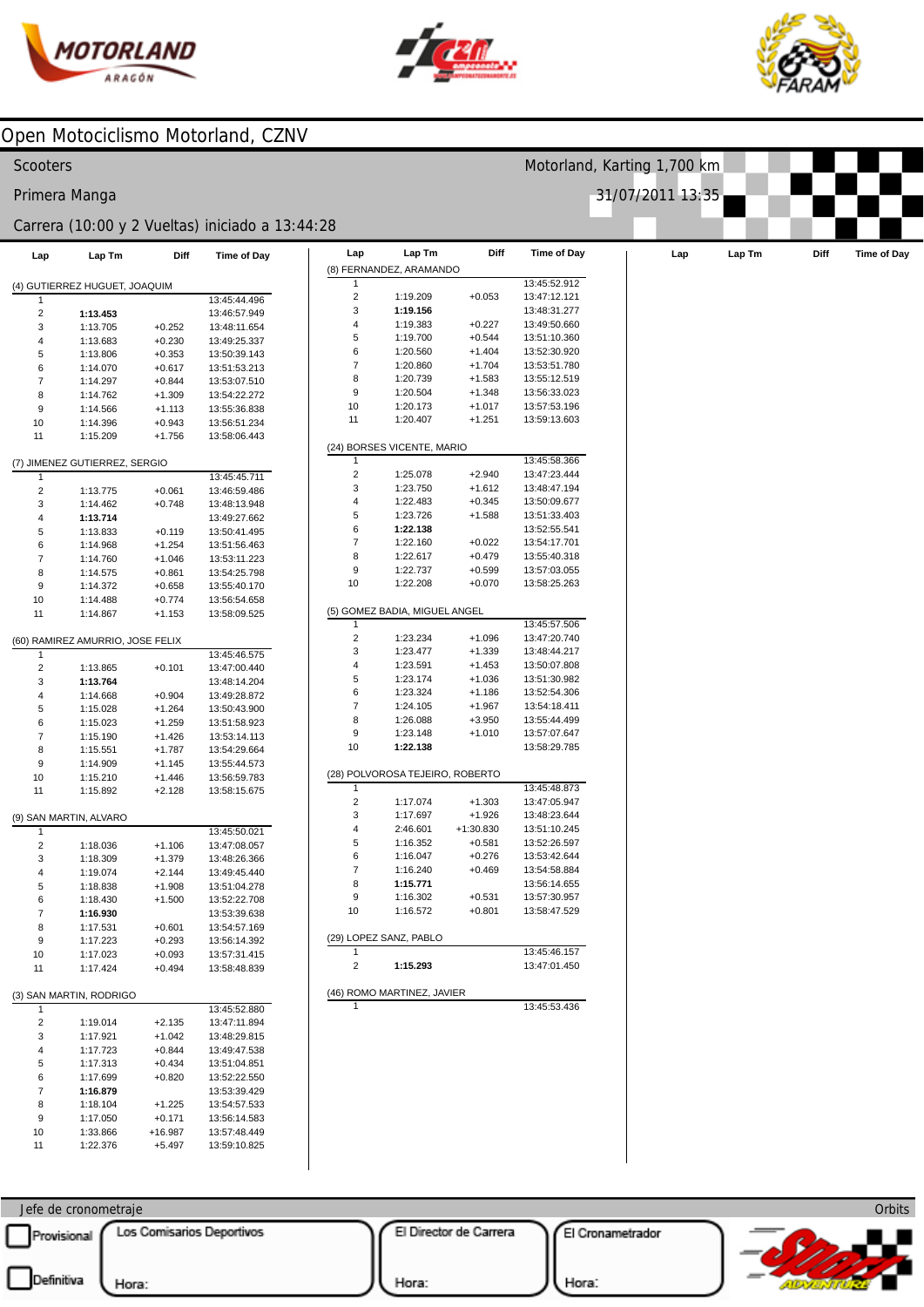





# **Clasificado por vueltas**

| <b>Scooters</b> |    |                                                 |             | Motorland, Karting 1,700 km |                |                       |         |  |
|-----------------|----|-------------------------------------------------|-------------|-----------------------------|----------------|-----------------------|---------|--|
| Segunda Manga   |    |                                                 |             | 31/07/2011 15:35            |                |                       |         |  |
|                 |    | Carrera (10:00 y 2 Vueltas) iniciado a 15:50:58 |             |                             |                |                       |         |  |
| Pos.            |    | N° Nombre                                       | <b>VIts</b> | Total T°                    | Dif. $1^\circ$ | <b>Mejor Tm Clase</b> |         |  |
|                 | 4  | GUTIERREZ HUGUET, JOAQUIM                       | 10          | 12:32.693                   |                | 1:13.661              | Scooter |  |
| 2               | 60 | RAMIREZ AMURRIO, JOSE FELIX                     | 10          | 12:41.242                   | 8.549          | 1:14.472              | Scooter |  |
| 3               | 28 | POLVOROSA TEJEIRO, ROBERTO                      | 10          | 12:49.948                   | 17.255         | 1:15.903              | Scooter |  |
| 4               | 9  | SAN MARTIN, ALVARO                              | 10          | 13:08.358                   | 35.665         | 1:17.948              | Scooter |  |
| 5               | 3  | SAN MARTIN, RODRIGO                             | 10          | 13:12.757                   | 40.064         | 1:18.102              | Scooter |  |
| 6               | 5. | GOMEZ BADIA, MIGUEL ANGEL                       | 10          | 13:13.227                   | 40.534         | 1:17.882              | Scooter |  |
| 7               | 8  | FERNANDEZ, ARAMANDO                             | 10          | 13:24.325                   | 51.632         | 1:18.604              | Scooter |  |
| 8               | 24 | <b>BORSES VICENTE, MARIO</b>                    | 9           | 12:36.686                   | 1 Vuelta       | 1:20.745              | Scooter |  |
| 9               |    | VILLAREAL, JOSE ANTONIO                         | 9           | 13:50.233                   | 1 Vuelta       | 1:29.802              | Scooter |  |
| No clasificado  |    |                                                 |             |                             |                |                       |         |  |
| NT              | 29 | LOPEZ SANZ, PABLO                               | 5           | 6:17.490                    | NT             | 1:14.117              | Scooter |  |
| NT              | 46 | ROMO MARTINEZ, JAVIER                           |             |                             | <b>NT</b>      |                       | Scooter |  |
| <b>NE</b>       |    | JIMENEZ GUTIERREZ, SERGIO                       |             |                             | <b>NE</b>      |                       | Scooter |  |

| <b>Margin of Victory</b> | Avg. Speed                | Best Lap Tm            | <b>Best Spd</b>  | Best Lap by                 |
|--------------------------|---------------------------|------------------------|------------------|-----------------------------|
| 8.549                    | 81,308                    | 1:13.661               | 83,083           | 4 - GUTIERREZ HUGUET, JOAQU |
| Jefe de cronometraje     |                           |                        |                  | Orbits                      |
| Provisional              | Los Comisarios Deportivos | El Director de Carrera | El Cronametrador |                             |
| Definitiva<br>Hora:      |                           | Hora:                  | Hora:            |                             |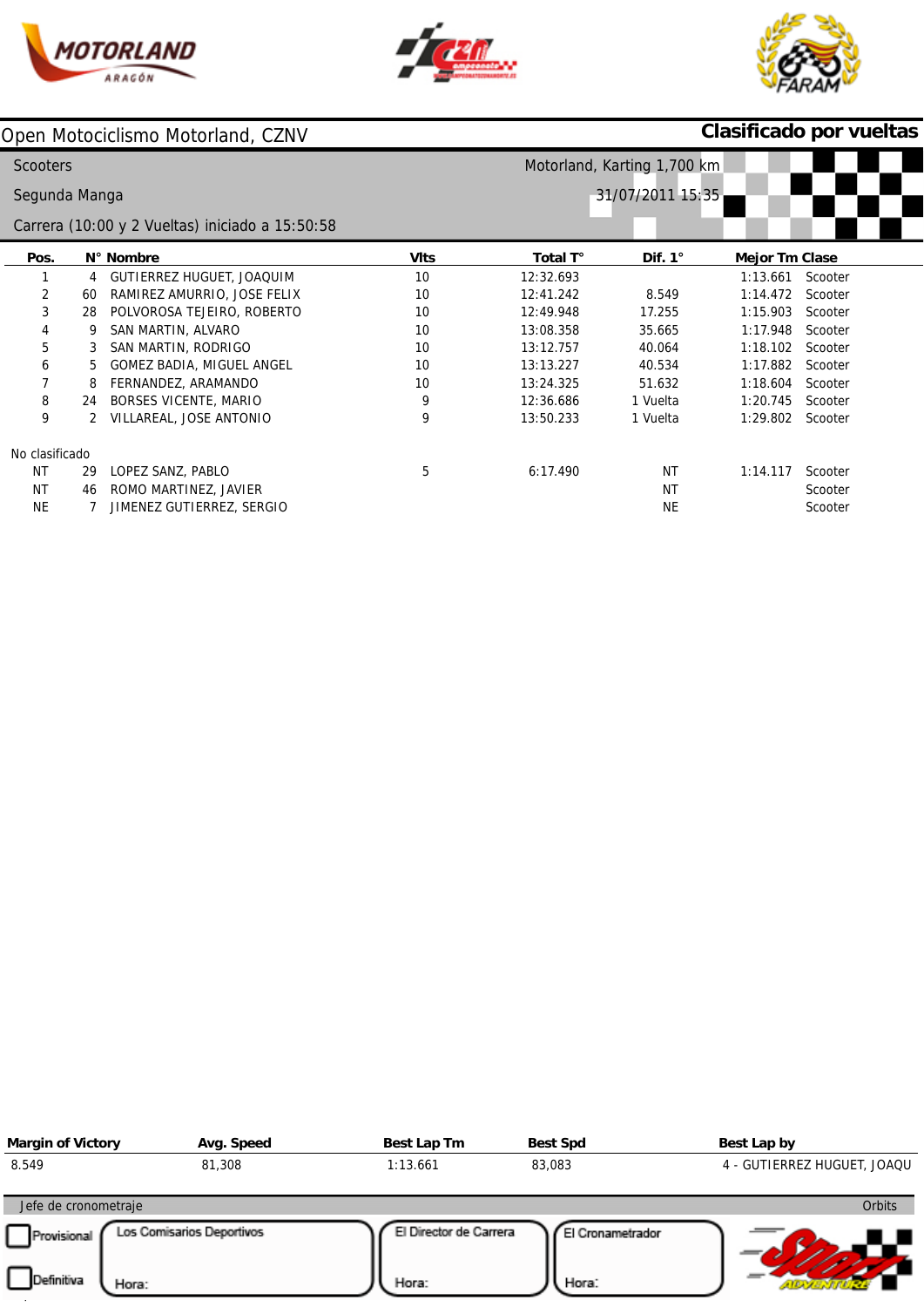



Motorland, Karting 1,700 km

31/07/2011 15:35



## Open Motociclismo Motorland, CZNV

|  | Scooters |  |
|--|----------|--|
|  |          |  |

#### Segunda Manga

### Carrera (10:00 y 2 Vueltas) iniciado a 15:50:5

| Lap                           | Lap Tm                           | Diff     | <b>Time of Day</b> |  |  |  |
|-------------------------------|----------------------------------|----------|--------------------|--|--|--|
| (4) GUTIERREZ HUGUET, JOAQUIM |                                  |          |                    |  |  |  |
| 1                             |                                  |          | 15:52:17.052       |  |  |  |
| 2                             | 1:14.670                         | $+1.009$ | 15:53:31.722       |  |  |  |
| 3                             | 1:14.192                         | $+0.531$ | 15:54:45.914       |  |  |  |
| 4                             | 1:15.218                         | $+1.557$ | 15:56:01.132       |  |  |  |
| 5                             | 1:14.523                         | $+0.862$ | 15:57:15.655       |  |  |  |
| 6                             | 1:13.661                         |          | 15:58:29.316       |  |  |  |
| 7                             | 1:13.931                         | $+0.270$ | 15:59:43.247       |  |  |  |
| 8                             | 1:15.291                         | $+1.630$ | 16:00:58.538       |  |  |  |
| 9                             | 1:16.459                         | $+2.798$ | 16:02:14.997       |  |  |  |
| 10                            | 1:16.670                         | $+3.009$ | 16:03:31.667       |  |  |  |
|                               | (60) RAMIREZ AMURRIO, JOSE FELIX |          |                    |  |  |  |
| 1                             |                                  |          | 15:52:18.117       |  |  |  |
| 2                             | 1:14.613                         | $+0.141$ | 15:53:32.730       |  |  |  |
| 3                             | 1:14.472                         |          | 15:54:47.202       |  |  |  |
| 4                             | 1:14.862                         | $+0.390$ | 15:56:02.064       |  |  |  |
| 5                             | 1:14.760                         | $+0.288$ | 15:57:16.824       |  |  |  |
| 6                             | 1:15.258                         | $+0.786$ | 15:58:32.082       |  |  |  |
| 7                             | 1:16.169                         | +1.697   | 15:59:48.251       |  |  |  |
| 8                             | 1:17.264                         | $+2.792$ | 16:01:05.515       |  |  |  |
| 9                             | 1:16.880                         | $+2.408$ | 16:02:22.395       |  |  |  |
| 10                            | 1:17.821                         | $+3.349$ | 16:03:40.216       |  |  |  |
|                               | (28) POLVOROSA TEJEIRO, ROBERTO  |          |                    |  |  |  |
| 1                             |                                  |          | 15:52:19.306       |  |  |  |
| 2                             | 1:17.151                         | $+1.248$ | 15:53:36.457       |  |  |  |
| 3                             | 1:16.862                         | $+0.959$ | 15:54:53.319       |  |  |  |
| 4                             | 1:16.399                         | $+0.496$ | 15:56:09.718       |  |  |  |
| 5                             | 1:17.295                         | +1.392   | 15:57:27.013       |  |  |  |
| 6                             | 1:16.112                         | $+0.209$ | 15:58:43.125       |  |  |  |
| 7                             | 1:15.903                         |          | 15:59:59.028       |  |  |  |
| 8                             | 1:16.268                         | $+0.365$ | 16:01:15.296       |  |  |  |
| 9                             | 1:16.766                         | +0.863   | 16:02:32.062       |  |  |  |
| 10                            | 1:16.860                         | $+0.957$ | 16:03:48.922       |  |  |  |
|                               | (9) SAN MARTIN, ALVARO           |          |                    |  |  |  |
| 1                             |                                  |          | 15:52:21.481       |  |  |  |
| 2                             | 1:18.635                         | $+0.687$ | 15:53:40.116       |  |  |  |
| 3                             | 1:18.256                         | $+0.308$ | 15:54:58.372       |  |  |  |
| 4                             | 1:18.269                         | $+0.321$ | 15:56:16.641       |  |  |  |
| 5                             | 1:18.353                         | $+0.405$ | 15:57:34.994       |  |  |  |
| 6                             | 1:18.389                         | $+0.441$ | 15:58:53.383       |  |  |  |
| 7                             | 1:17.948                         |          | 16:00:11.331       |  |  |  |
| 8                             | 1:18.578                         | $+0.630$ | 16:01:29.909       |  |  |  |
| 9                             | 1:18.057                         | $+0.109$ | 16:02:47.966       |  |  |  |
| 10                            | 1:19.366                         | $+1.418$ | 16:04:07.332       |  |  |  |
| (3) SAN MARTIN, RODRIGO       |                                  |          |                    |  |  |  |
| 1                             |                                  |          | 15:52:24.053       |  |  |  |
| 2                             | 1:19.017                         | $+0.915$ | 15:53:43.070       |  |  |  |
| 3                             | 1:18.821                         | $+0.719$ | 15:55:01.891       |  |  |  |
| 4                             | 1:19.976                         | $+1.874$ | 15:56:21.867       |  |  |  |
| 5                             | 1:18.487                         | $+0.385$ | 15:57:40.354       |  |  |  |
| 6                             | 1:18.683                         | $+0.581$ | 15:58:59.037       |  |  |  |
| 7                             | 1:18.208                         | $+0.106$ | 16:00:17.245       |  |  |  |
| 8                             | 1:18.122                         | $+0.020$ | 16:01:35.367       |  |  |  |
| 9                             | 1:18.102                         |          | 16:02:53.469       |  |  |  |
| 10                            | 1:18.262                         | $+0.160$ | 16:04:11.731       |  |  |  |
| (5) GOMEZ BADIA, MIGUEL ANGEL |                                  |          |                    |  |  |  |
| 1                             |                                  |          | 15:52:24.840       |  |  |  |
| 2                             | 1:19.036                         | $+1.154$ | 15:53:43.876       |  |  |  |
| 3                             | 1:18.734                         | $+0.852$ | 15:55:02.610       |  |  |  |
| 4                             | 1:18.603                         | $+0.721$ | 15:56:21.213       |  |  |  |

|                     |                             |                      | rrera (10:00 y 2 Vueltas) iniciado a 15:50:58 |
|---------------------|-----------------------------|----------------------|-----------------------------------------------|
| Lap                 | Lap Tm                      | Diff                 | <b>Time of Day</b>                            |
|                     |                             |                      |                                               |
|                     | UTIERREZ HUGUET, JOAQUIM    |                      |                                               |
|                     |                             |                      | 15:52:17.052                                  |
| $\overline{2}$      | 1:14.670                    | $+1.009$             | 15:53:31.722                                  |
| 3                   | 1:14.192                    | $+0.531$             | 15:54:45.914                                  |
| 4                   | 1:15.218                    | $+1.557$             | 15:56:01.132                                  |
| 5                   | 1:14.523                    | $+0.862$             | 15:57:15.655                                  |
| 6                   | 1:13.661                    |                      | 15:58:29.316                                  |
| $\overline{7}$      | 1:13.931                    | $+0.270$             | 15:59:43.247                                  |
| 8                   | 1:15.291<br>1:16.459        | $+1.630$<br>$+2.798$ | 16:00:58.538<br>16:02:14.997                  |
| 9<br>10             | 1:16.670                    | $+3.009$             | 16:03:31.667                                  |
|                     |                             |                      |                                               |
|                     | RAMIREZ AMURRIO, JOSE FELIX |                      |                                               |
| $\overline{1}$      |                             |                      | 15:52:18.117                                  |
| $\overline{2}$      | 1:14.613                    | $+0.141$             | 15:53:32.730                                  |
| 3                   | 1:14.472                    |                      | 15:54:47.202                                  |
| 4                   | 1:14.862                    | $+0.390$             | 15:56:02.064                                  |
| 5                   | 1:14.760                    | $+0.288$             | 15:57:16.824                                  |
| 6                   | 1:15.258                    | $+0.786$             | 15:58:32.082                                  |
| $\overline{7}$      | 1:16.169                    | $+1.697$             | 15:59:48.251                                  |
| 8                   | 1:17.264                    | $+2.792$             | 16:01:05.515                                  |
| 9                   | 1:16.880                    | $+2.408$             | 16:02:22.395                                  |
| 10                  | 1:17.821                    | $+3.349$             | 16:03:40.216                                  |
|                     |                             |                      |                                               |
|                     | POLVOROSA TEJEIRO, ROBERTO  |                      |                                               |
| $\overline{1}$      |                             |                      | 15:52:19.306                                  |
| 2                   | 1:17.151                    | $+1.248$             | 15:53:36.457                                  |
| 3                   | 1:16.862                    | $+0.959$             | 15:54:53.319                                  |
| 4                   | 1:16.399                    | $+0.496$             | 15:56:09.718                                  |
| 5                   | 1:17.295                    | $+1.392$             | 15:57:27.013                                  |
| 6                   | 1:16.112                    | $+0.209$             | 15:58:43.125                                  |
| 7                   | 1:15.903                    |                      | 15:59:59.028                                  |
| 8                   | 1:16.268                    | $+0.365$             | 16:01:15.296                                  |
| 9                   | 1:16.766                    | $+0.863$             | 16:02:32.062                                  |
| 10                  | 1:16.860                    | $+0.957$             | 16:03:48.922                                  |
|                     |                             |                      |                                               |
|                     | AN MARTIN, ALVARO           |                      | 15:52:21.481                                  |
| $\overline{1}$<br>2 | 1:18.635                    | $+0.687$             | 15:53:40.116                                  |
| 3                   | 1:18.256                    | $+0.308$             | 15:54:58.372                                  |
| 4                   | 1:18.269                    | $+0.321$             | 15:56:16.641                                  |
|                     | 1:18.353                    | $+0.405$             |                                               |
| 5<br>6              | 1:18.389                    | $+0.441$             | 15:57:34.994<br>15:58:53.383                  |
| 7                   | 1:17.948                    |                      | 16:00:11.331                                  |
| 8                   | 1:18.578                    | $+0.630$             | 16:01:29.909                                  |
| 9                   | 1:18.057                    | $+0.109$             | 16:02:47.966                                  |
|                     |                             |                      |                                               |
| 10                  | 1:19.366                    | +1.418               | 16:04:07.332                                  |
|                     | AN MARTIN, RODRIGO          |                      |                                               |
| $\overline{1}$      |                             |                      | 15:52:24.053                                  |
| $\overline{c}$      | 1:19.017                    | $+0.915$             | 15:53:43.070                                  |
| 3                   | 1:18.821                    | $+0.719$             | 15:55:01.891                                  |
| 4                   | 1:19.976                    | $+1.874$             | 15:56:21.867                                  |
| 5                   | 1:18.487                    | $+0.385$             | 15:57:40.354                                  |
| 6                   | 1:18.683                    | $+0.581$             | 15:58:59.037                                  |
| $\overline{7}$      | 1:18.208                    | $+0.106$             | 16:00:17.245                                  |
| 8                   | 1:18.122                    | $+0.020$             | 16:01:35.367                                  |
| 9                   | 1:18.102                    |                      | 16:02:53.469                                  |
|                     |                             |                      |                                               |

Jefe de cronometraje Provisional Los Comisarios Deportivos

 $\overline{\phantom{a}}$ 

El Director de Carrera

El Cronametrador



Hora:

Hora: